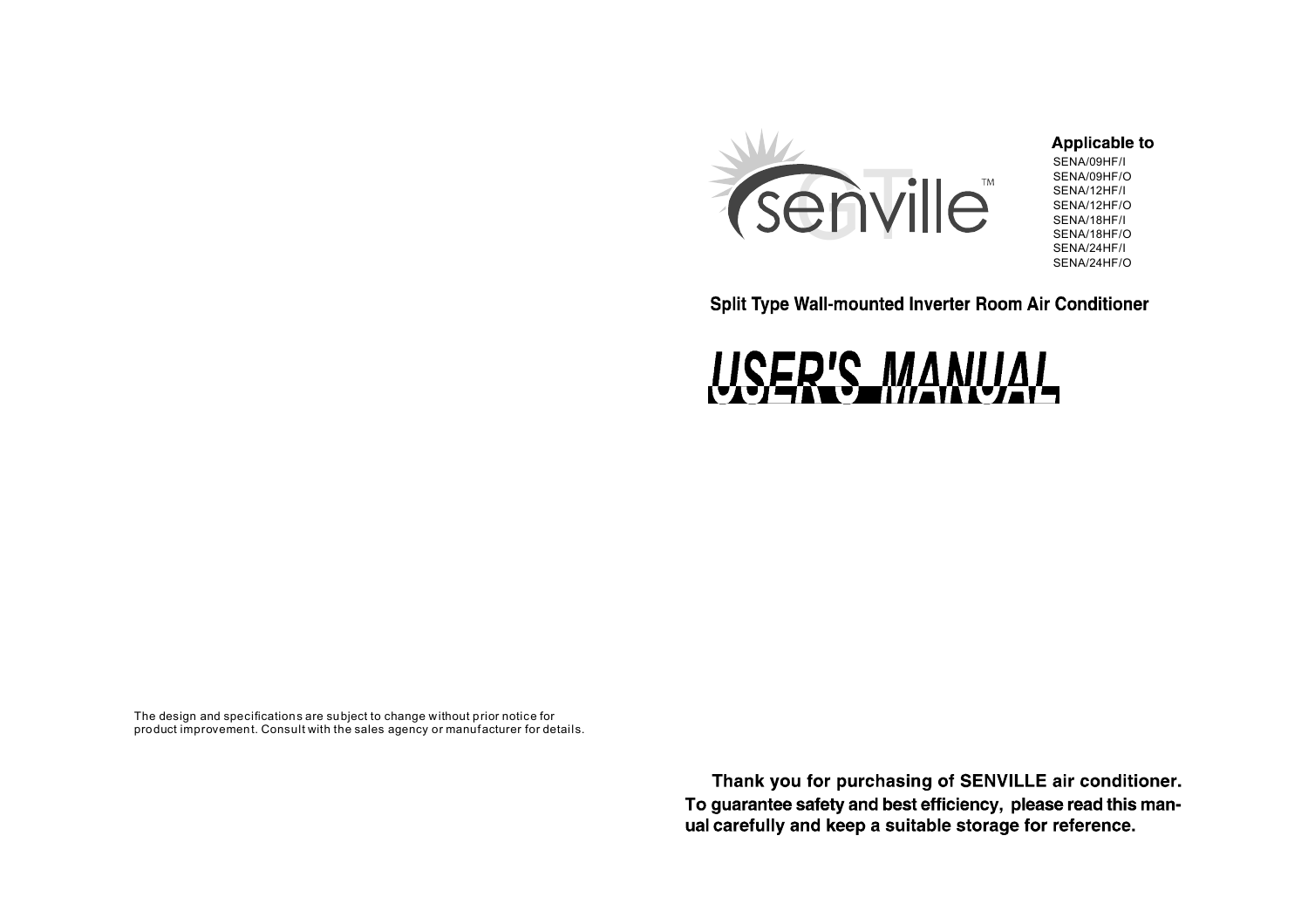## **CONTENTS**

### *SOCIABLE REMARK*

|--|--|--|--|

### *SAFETY PRECAUTIONS*

## *OPERATING INSTRUCTIONS*

## *CARE AND MAINTENANCE*

|--|

## *OPERATION TIPS*

| <b>TROUBLESHOOTING TIPS</b> |  |
|-----------------------------|--|
|                             |  |

# **CAUTION**

- $\bullet$ Contact the authorized installer for installation of this unit.
- Contact an authorized service technician for repair or maintenance of this unit. ٠
- This appliance is not intended for use by persons(including children) with reduced  $\bullet$ physical, sensory or mental capabilities, or lack of experience and knowledge, unless they have been given supervision or instruction concerning use of the appliance by persons responsible for their safety.

 $\mathbf 0$ 

- $\bullet$ Young children should be supervised to ensure that they do not play with the air conditioner.
- If the power cord is to be replaced, replacement work shall be performed by authorized personnel only.
- Installation work must be performed in accordance with the national wiring standards by authorized personnel only.

**When using this air conditioner in the European countries, please read the following information:**

**DISPOSAL:** Do not dispose of this product as unsorted municipal waste. Collection of such waste separately for special treatment is necessary.

It is prohibited to dispose of this appliance in domestic household waste.

For disposal, there are several possibilities:

- A) The municipality has established collection systems, where electronic waste can be disposed of at least free of charge to the user.
- B) When buying a new product, the retailer will take back the old product at least free of charge.
- C) The manufacturer will take back the old appliance for disposal at least free of charge to the user.
- D) As old products contain valuable resources, they can be sold to scrap metal dealers.

Wild disposal of waste in forests and landscapes endangers your health when hazardous substances leak into the ground-water and find their way into the food chain.



 $\boldsymbol{\Omega}$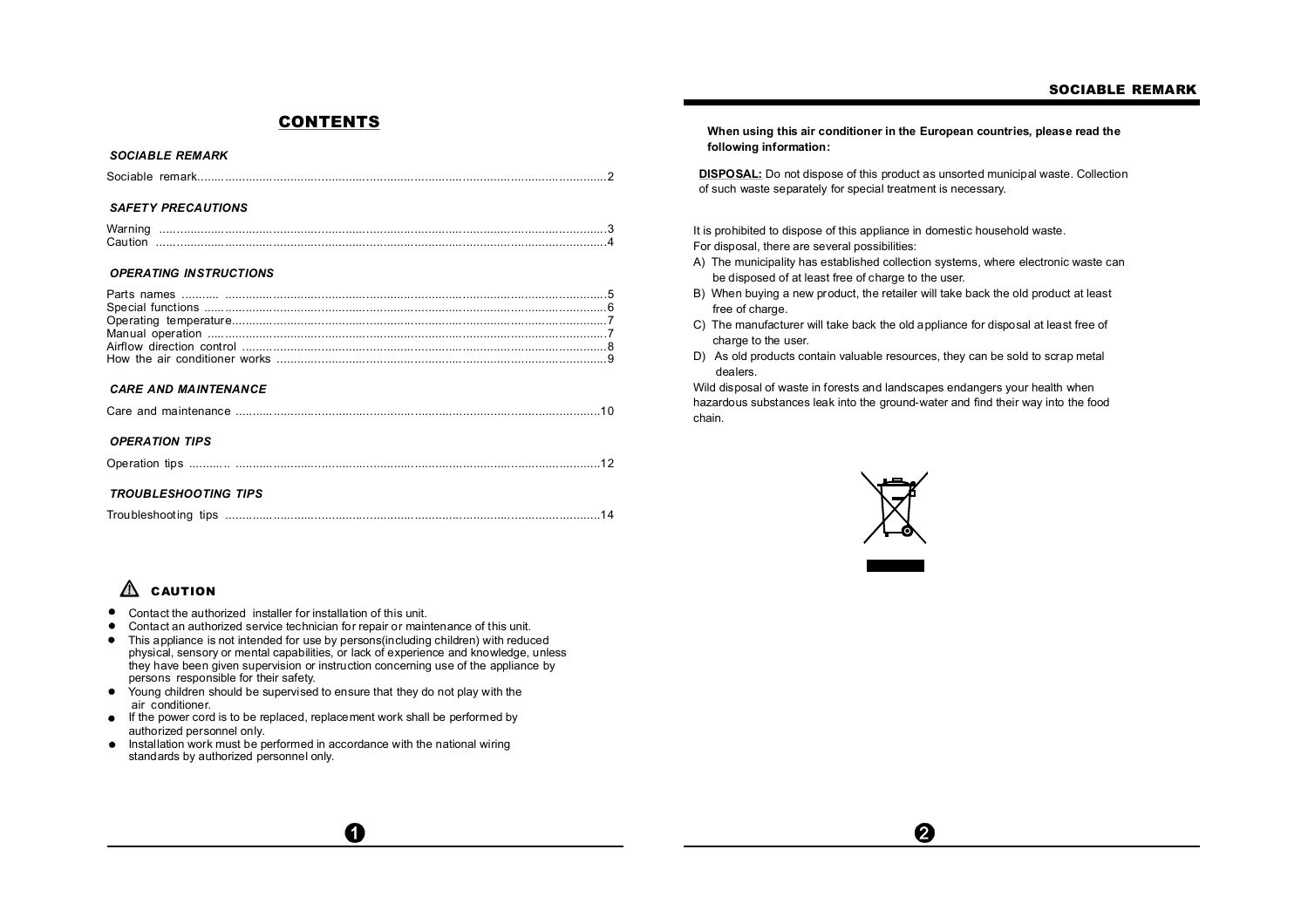## **SAFETY PRECAUTIONS**

To prevent injury to the user or other people and property damage, the following instructions must be followed. Incorrect operation due to ignoring of instructions may cause harm or damage. The seriousness is classified by the following indications.

| $\triangle$ WARNING | This symbol indicates the possibility of death or serious injury.      |  |
|---------------------|------------------------------------------------------------------------|--|
| $\triangle$ CAUTION | This symbol indicates the possibility of injury or damage to property. |  |

## Meanings of symbols used in this manual are as shown below.

**SAFETY PRECAUTIONS**

|                                                                                                                                                                                                                                              | Never do this.                                                             |                                                                           |  |                                                                              |
|----------------------------------------------------------------------------------------------------------------------------------------------------------------------------------------------------------------------------------------------|----------------------------------------------------------------------------|---------------------------------------------------------------------------|--|------------------------------------------------------------------------------|
|                                                                                                                                                                                                                                              | Always do this.                                                            |                                                                           |  |                                                                              |
|                                                                                                                                                                                                                                              |                                                                            | $\Delta$ warning                                                          |  |                                                                              |
| <b>OConnect with the power</b><br>properly.                                                                                                                                                                                                  |                                                                            | O Do not operate or stop the<br>unit by switching on or off<br>the power. |  | O Do not damage or use an<br>unspecified power cord.                         |
| Otherwise, it may cause electric<br>shock or fire due to excess heat<br>generation.                                                                                                                                                          |                                                                            | It may cause electric shock or fire<br>due to heat generation.            |  | It may cause electric shock<br>or fire                                       |
| <b>ODo not modify power cord</b><br>length or share the outlet<br>with other appliances                                                                                                                                                      |                                                                            | <b>O</b> Do not operate with wet<br>hands or in damp<br>environment.      |  | <b>S</b> Do not direct airflow at<br>room occupants only.                    |
| It may cause electric shock<br>or fire due to heat generation.                                                                                                                                                                               |                                                                            | • It may cause electric shock.                                            |  | • This could damage your<br>health.                                          |
| <b>OAIways ensure effective</b><br>grounding.                                                                                                                                                                                                |                                                                            | O Do not allow water to run<br>into electric parts.                       |  | <b>O Always install circuit</b><br>breaker and a dedicated<br>power circuit. |
| • No grounding may cause<br>electric shock.                                                                                                                                                                                                  |                                                                            | • It may cause failure of<br>machine or electric shock.                   |  | • No installation may cause<br>fire and electric shock.                      |
| <b>ODisconnect the power if</b><br>strange sounds, smell, or<br>smoke comes from it.                                                                                                                                                         |                                                                            | <b>ODo not drink water drained</b><br>from air conditioner.               |  | <b>S</b> Do not open the unit<br>during operation.                           |
| It may cause fire and<br>electric shock.                                                                                                                                                                                                     |                                                                            | could make you sick.                                                      |  | • It contains contaminants and • It may cause electric shock.                |
| OUse the correctly rated<br>breaker or fuse.                                                                                                                                                                                                 |                                                                            | O Do not use the power cord<br>close to heating appliances.               |  | <b>S</b> Do not disassemble or<br>modify unit.                               |
| • There is risk of fire or<br>electric shock.                                                                                                                                                                                                |                                                                            | • It may cause fire and<br>electric shock.                                |  | • It may cause failure and<br>electric shock.                                |
| <sup>1</sup> Ventilate room before operating air<br>$\odot$ Do not use the power cord near<br>flammable gas or combustibles, such<br>conditioner if there is a gas leakage<br>as gasoline, benzene, thinner, etc.<br>from another appliance. |                                                                            |                                                                           |  |                                                                              |
|                                                                                                                                                                                                                                              | It may cause explosion, fire and burns.<br>It may cause explosion or fire. |                                                                           |  |                                                                              |

 $\odot$ 

|                                                                                                          | $\Delta$ CAUTION $\,$                                                                                                  |                                                                                                                                                                    |
|----------------------------------------------------------------------------------------------------------|------------------------------------------------------------------------------------------------------------------------|--------------------------------------------------------------------------------------------------------------------------------------------------------------------|
| $\odot$ When the air filter is to be<br>removed, do not touch the<br>metal parts of the unit.            | $\circledcirc$ Do not put objects like thin<br>rods into the panel of blower<br>and suction side.                      | <b>O</b> Ventilate the room well<br>when used together<br>with a stove, etc.                                                                                       |
| • It may cause an injury.                                                                                | The high-speed fan inside<br>may cause danger.                                                                         | • An oxygen shortage<br>may occur.                                                                                                                                 |
| <b>O</b> When the unit is to be<br>cleaned, switch off, and turn<br>off the circuit breaker.             | <b>O</b> Do not put a pet or house<br>plant where it will be<br>exposed to direct air flow.                            | <b>Q</b> Do not use for<br>special purposes.                                                                                                                       |
| ● Do not clean unit when<br>power is on as it may cause<br>fire, electric shock or injury.               | • This could injure the pet or<br>plant.                                                                               | Do not use this air cond-<br>itioner to preserve preci-<br>sion devices, food, pets,<br>plants, and art objects.<br>It may cause deterioration<br>of quality, etc. |
| <b>O</b> Stop operation and close<br>the window in storm or<br>hurricane.                                | <b>O</b> Do not place obstacles<br>around air-inlets or inside<br>of air-outlet.                                       | <b>Turn</b> off the main power<br>switch when not using<br>the unit for a long time.                                                                               |
| • Operation with windows<br>opened may cause wetting<br>of indoor and soaking of<br>household furniture. | It may cause failure of<br>appliance or accident.                                                                      | It may cause failure of<br>product or fire.                                                                                                                        |
| <b>O</b> Do not use strong detergent<br>such as wax or thinner. Use<br>a soft cloth for cleaning.        | <b>O</b> Ensure that the installation bracket of<br>the outdoor appliance is not damaged<br>due to prolonged exposure. | <b>O</b> Always insert the filters<br>securely. Clean filter<br>once every two weeks.                                                                              |
| • Appearance may be<br>deteriorated due to change<br>of product color or<br>scratching of its surface.   | If bracket is damaged, there<br>is concern of damage due to<br>falling of unit.                                        | ● Operation without filters<br>may cause failure.                                                                                                                  |
| O Do not place heavy object on the<br>power cord and take care so that<br>the cord is not compressed.    | <b>1</b> Use caution when unpacking<br>and installing. Sharp edges<br>could cause injury.                              | <b>O</b> If water enters the<br>unit, turn the unit off<br>and disconnect the<br>power, contact a                                                                  |
| • There is danger of fire or<br>electric shock.                                                          |                                                                                                                        | qualified service<br>technician.                                                                                                                                   |
| Do not clean the air<br>conditioner with water.                                                          |                                                                                                                        |                                                                                                                                                                    |
| • Water may enter the unit and<br>degrade the insulation. It may<br>cause an electric shock.             |                                                                                                                        |                                                                                                                                                                    |

 $\boldsymbol{\Theta}$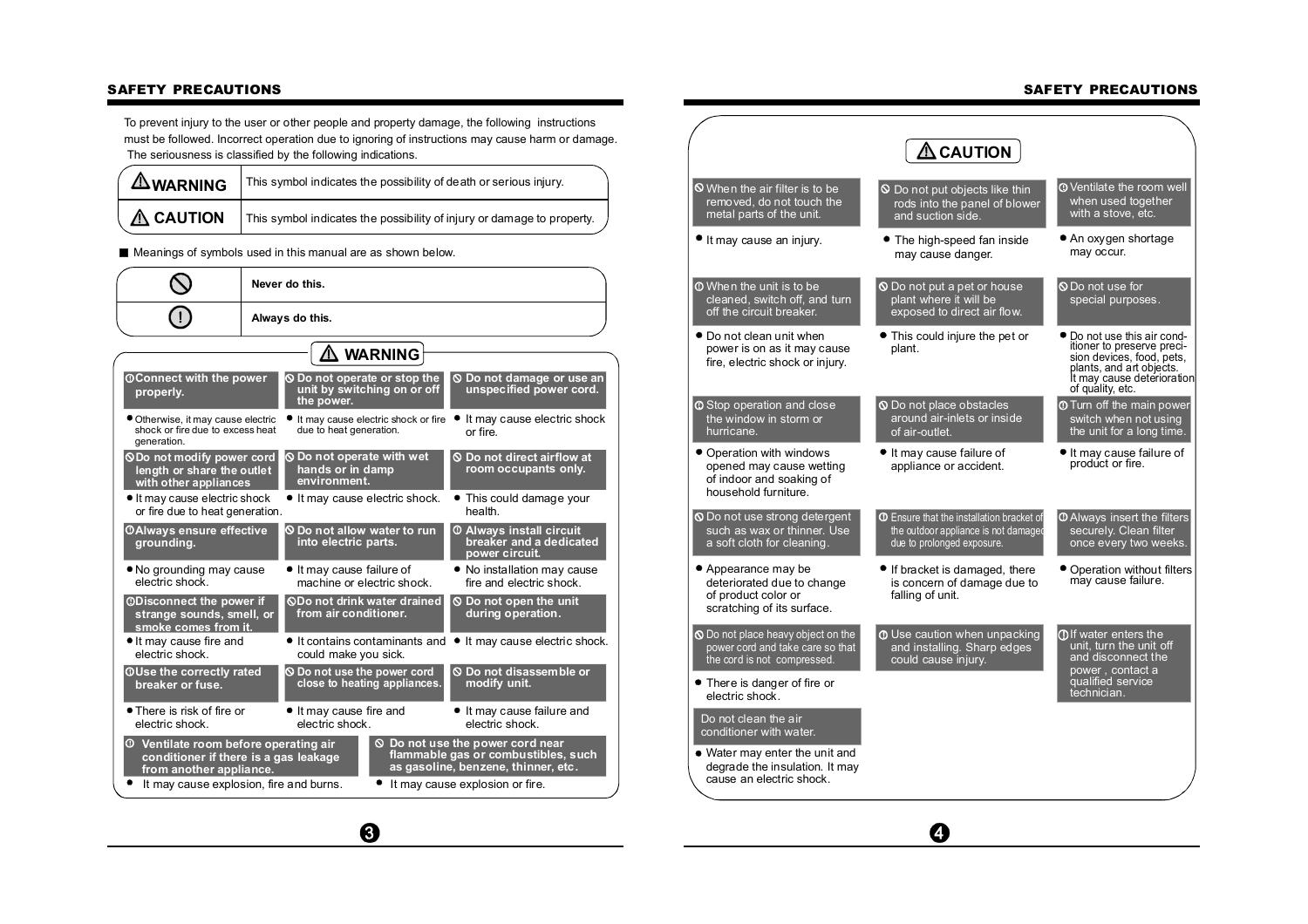## **OPERATING INSTRUCTIONS OPERATING INSTRUCTIONS**



## **LED Display Window**

**NOTE:** The display on the indoor unit you purchased may look like one of the following:



## **NOTE:**

All the pictures in this manual are for explanation purpose only. Your air conditioner may be slightly different. The actual shape will prevail.

- 1. Front panel
- 2. Air inlet
- 3. Air filter
- 4. Air outlet
- 5. Horizontal air flow grille
- 6. Vertical air flow louver(inside)
- 7. Display panel

**NOTE:** The actual shape of the indoor unit you purchased may be slight different on front panel and display window.

- 8. Connecting pipe
- 9. Connecting cable
- 10. Stop valve

## **Indication lamp on LED Display window**

**FRESH indication lamp***(optional function)*

This lamp illuminates when Clean Air feature is activated.

### **DEFROST indication lamp**

(Applicable to cooling & heating models only): Lights up when the air conditioner starts defrosting automatically or when the warm air control feature is activated in heating operation.

### **RUN indication lamp**

This lamp illuminates when the air conditioner is in operation.

## **TIMER indication lamp**

Lights up during Timer operation.

#### 88 **Temperature indicator**

Displays the temperature settings when the air conditioner is operational. Displays the malfunction code.

# **Indoor unit Indoor unit Special functions**

#### **Refrige rant Leakage Detection**

кеттуеталт ∟еакауе оетестоп<br>With this new technology, the dipsplay area will appear 'EC' or the LED indication lamps keep flashing (depending on models) when the outdoor unit detects refrigerant leakage.

## **Louver Angle Memory Func tion(op tional):**

Within the scope of safety angle, it will memorize the open angle of horizontal louver. If it exceeds, it will memorize the boundry of safety angle. In the following circumstances, it will return to standard angle: 1) pressing the turbo or manual control button, 2)unplug and then plug in the machine. So we strongly suggest that the open angle of the horizontal louver should not be set too small, in c ase the condensed water forms and drops from the horizontal louver.

## **SELF CLEAN function (Optional)**

- Function used after the Shut Down of cooling operation to clean the Evaporator and keep it as fresh for the next operation.
- The unit will operate as following sequence : FAN ONLY mode at Low fan speed--Heating operation with LOW fan speed(applicable to cooling & heating modles only) ---FAN ONLY operation--Stop Operation---Turn off.

## **Not e:**

- This function is only available under COOL(AUTO COOL, FORCED COOL) and DRY mode. Before selec t the function, it is recommended to run the air conditioner under Cooling operation for about half an hour.
- Once the Self Clean function is activated, all TIMER setting will be cancelled.
- During Self Clean operation, when press the SELF CLEAN button on the remote controller again will stop the operation and turn off the unit automatically.

### **FRESH function(on some models)**

This air conditioner is equipped with ionizer or Plasma Dust Collector(Depending on specific configuration of the model). With the anions generated by Ionizer, the air circulation of the air conditioner fills the room with refreshing, natural and healthy air. The Plasma Dust Collector generates a high voltage ionization zone, through which the air is converted to plasma. Inside the air most of the dust, smoke, and pollen particles are captured by the electrostatic filter.

### **Anti-mildew function (Optional)**

When turns off the unit on COOL, DRY, AUTO (Cool) mode, the air conditioner will continue operating for about 7-10 minutes (depending on models) with soft wind. This will help to dry up the condensed water inside the evaporator, and prevent the breeding of mildew. Under Anti-mildew operation, do not restart the air conditioner until the unit is completely off.

## **Vertical swing function (Optional)**

After the AC starts up, users can control the vertical louver swing by the remote controller.

0

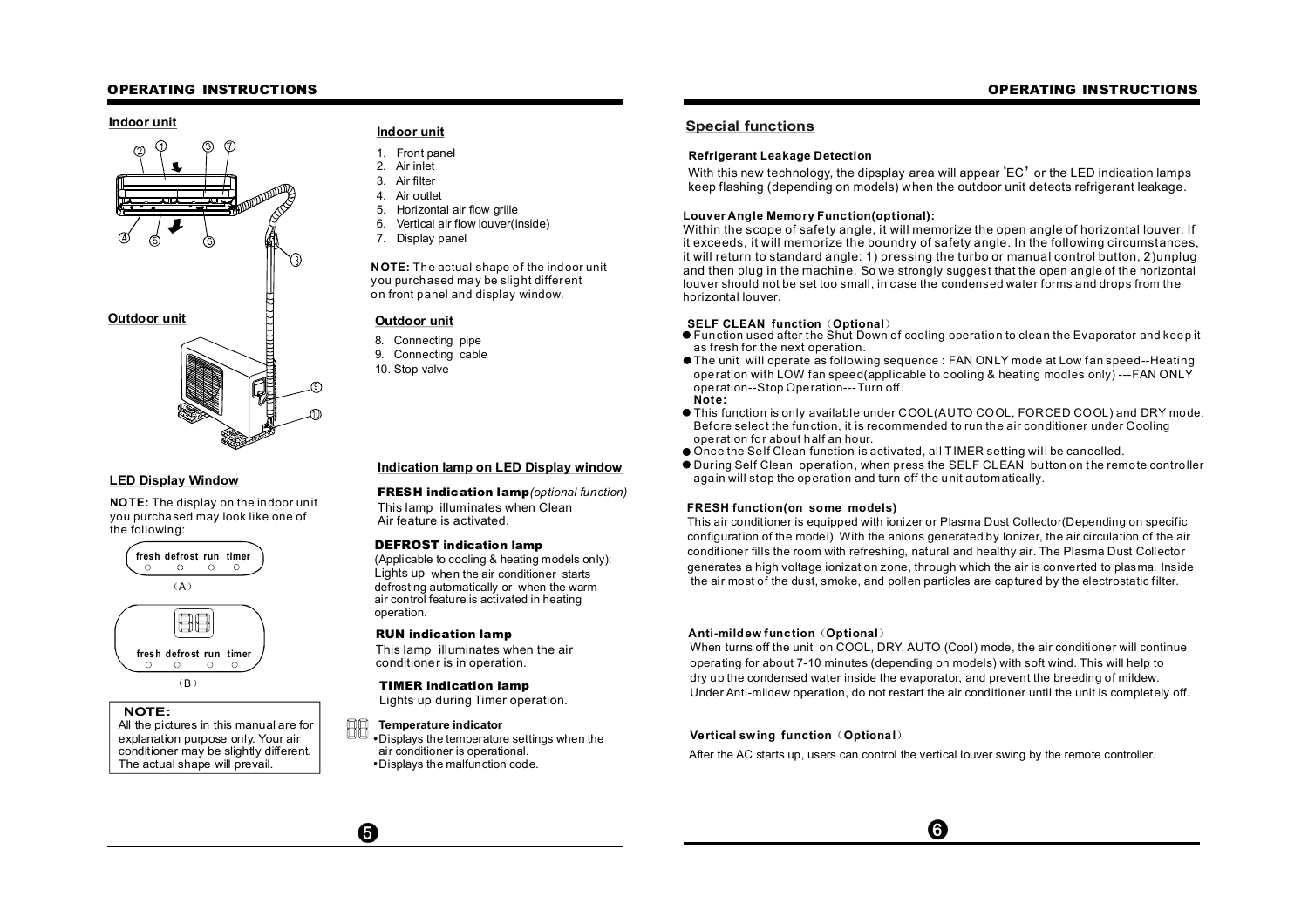## **OPERATING INSTRUCTIONS**

*NOTE: This manual does not include Remo te Controller Operations, se e the <<Remote Cont roller Instruction>> packed with the unit for details.*

## **Operating temperature**

| Mode<br>Temperature | Cooling operation                                                              | Heating operation         | Drying operation              |
|---------------------|--------------------------------------------------------------------------------|---------------------------|-------------------------------|
| Room temperature    | $\geq 17^{\circ}$ C(62°F)                                                      | $\leq 30^{\circ}$ C(86°F) | $>$ 10℃(50°F)                 |
|                     | $0^{\circ}$ C~50 $^{\circ}$ C<br>(32°F~122°F)                                  | -15℃~30℃                  | $0^{\circ}$ C~50 $^{\circ}$ C |
| Outdoor temperature | (-15℃~50℃/5°F~122°F:<br>For the models with low<br>temperature cooling system) | (5 T ~ 86 T)              | $(32 T - 122 T)$              |

## **NOTE:**

- 1. Optimum performance will be achieved within these operating temperatures.If air conditioner is used outside of the above conditions, certain safety protection features might come into operation and cause the unit to function abnormally.
- 2. Room relative humidity less than 80%. If the air conditioner operates in excess of this figure, the surface of the air conditioner may attract condensation. Please sets the vertical air flow louver to its maximum angle (vertically to the floor), and set HIGH fan mode.

**Suggestion:** For the unit adopts an Electric Heater, when the outside ambient temperature is below 0 $^{\circ}$ C(32 $^{\circ}$ F), we strongly recommend you to keep the machine plugged in order to guarantee it running smoothly.

## **Manual operation**

Manual operation can be used temporarily in case the remote controller is disable or the unit requires maintenance.



**NOTE:** The unit must be turned off before operating the manual control button. If the unit is operational, continue pressing the manual control button until the unit is off.

- $\mathfrak D$  Open and lift the front panel up to an angle until it remains fixed with a clicking sound. For some models, please use suspension bars to prop up the panel.
- $\mathfrak D$  . One press of the manual control button will lead to the forced AUTO operation. If press the button twice within five seconds, the unit will operate under forced COOL operation.
- Close the panel firmly to its original 3 position.

## **CAUTION:**

 $\boldsymbol{a}$ 

- This button is used for testing purposes only. You had better not choose it.
- To restore the remote controller operation, use the remote controller directly.

## **Airflow direction control**





Range

Adjust the air flow direction properly otherwise it might cause discomfort or cause uneven room temperatures.

Adjust the horizontal/vertical louver using the remote controller. For some models, the vertical louver can only be adjusted manually.

## **To set the horizontal/vertical air flow direction**

- Perform this function while the unit is in operation.
- Use the remote controller to adjust the air flow direction. The vertical/horizontal louver changes 6 degree in angle for each press, or swing up and down automatically. Please refer to the "REMOTE CONTROLLER OPERATION riease refer to the Ri<br>MANUAL'' for details.
- For some models, the vertical louver can only be adjusted manually. Move the deflector rod manually to adjust the air flow in the direction you prefer.

**IMPORTANT:** Do not put your fingers into the panel of blower and suction side. The high-speed fan inside may cause danger.

# **A** CAUTION

⊕

- Do not operate the air conditioner for long periods with the air flow direction set downward in cooling or dehumidifying mode. Otherwise, condensation may occur on the surface of the horizontal louver causing moisture to drop on to the floor or on furnishings.
- When the air conditioner is started immediately after it was stopped, the horizontal louver might not move for approximately 10 seconds.
- Open angle of the horizontal louver should not be set too small, as COOLING or HEATING performance may be impaired due to too restricted air flow area.
- Do not move the horizontal louver manually, otherwise the horizontal louver will be out of sync. Please cease operating, unplug power for a few seconds,then restart the air conditioner.
- Do not operate unit with horizontal louver in closed position.

## **OPERATING INSTRUCTIONS**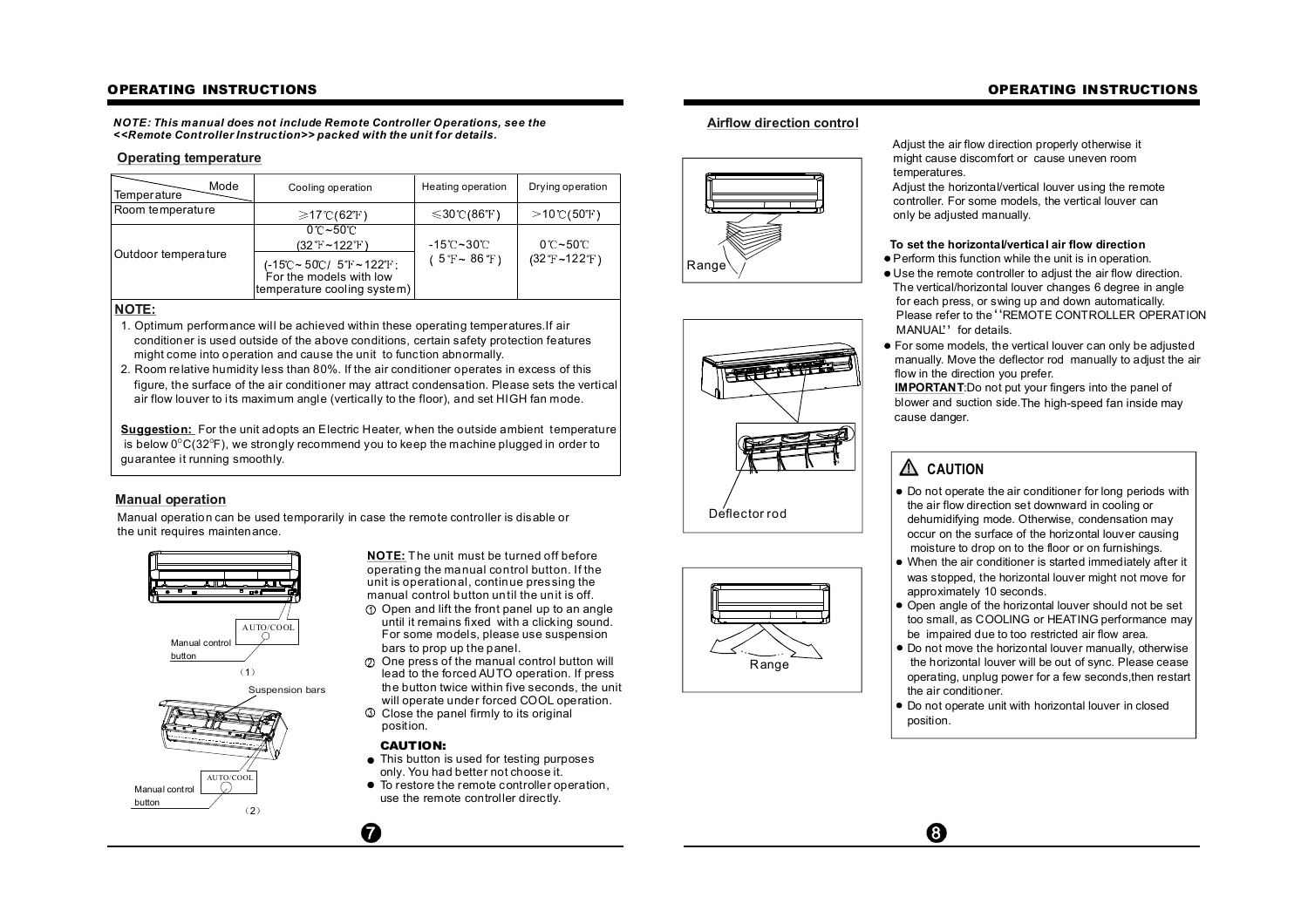## **OPERATING INSTRUCTIONS**

## **How the air conditioner works**



**Cooling**



**Heating**

## **AUTO operation**

- When you set the air conditioner in AUTO mode, it will automatically select cooling, heating(cooling/heating models only), or fan only operation depending on set temperature and the room temperature.
- $\bullet$ The air conditioner will control room temperature automatically to the temperature point you set.
- If you feel uncomfortable in the AUTO mode, you can set  $\bullet$ your desired temperature.

## **SLEEP operation**

When you push SLEEP button on remote controller during cooling, heating(cooling & heating models only), or AUTO operation , the air conditioner will automatically increase (cooling) or decrease (heating)  $1^{\circ}$  (2°F per hour for the first 2 hours, then hold steadily for the next 5 hours, after that it will switch off. This mode saves you energy and brings you comfort at night.

## **DRYING operation**

- The fan speed will be automatically controlled under dry operation.
- $\bullet$ During the dry operation, if the room temperature is lower than 10 $\mathrm{^{\circ}C(50^{\circ}F)}$ , the compressor stops operation and restarts until the room temperature is above  $12^{\circ}$ C(54 $^{\circ}$ F).

## **Optimal operation**

 $\boldsymbol{0}$ 

- $\bullet$  To achieve optimal performance, please note the following:
- Adjust the air flow direction correctly so that it is not forwards people.
- Adjust the temperature to achieve the highest comfort level. Do not adjust the unit to excessive temperature levels.
- Close doors and windows on COOL or HEAT modes. or performance may be reduced.
- Use TIMER ON button on the remote controller to select a time you want to start your air conditioner.
- Do not put any object near air inlet or air outlet, as the efficiency of the air conditioner may be reduced and the air conditioner may stop running.
- Clean the air filter periodically, otherwise cooling or heating performance may be reduced. Do not operate unit with horizontal louvre in closed position.

# **Care and Maintenance**





*Filter Handle*



## **Cleaning the Grille, Case and Remote Controller**

Turn the system off before cleaning. To clean, wipe with a soft, dry cloth. Do not use bleach or abrasives.

#### **NOTE: Power supply must be disconnectd before cleaning the indoor unit.**

# **CAUTIONS**

- A cloth dampened with cold water may be used on the indoor unit if it is very dirty. Then wipe it with a dry cloth.
- Do not use a chemically treated cloth or duster to clean the unit.
- Do not use benzine, thinner, polishing powder, or similar solvents for cleaning. These may cause the plastic surface to crack or deform.
- $\bullet$  Never use water hotter than 40°C/104°F to clean the front panel, it could cause deformation of discoloration.

### **Cleaning the air filter**

 $\bf \Phi$ 

#### **NOTE: Power supply must be disconnectd before cleaning the indoor unit.**

A clogged air filter reduces the cooling efficiency of this unit. Please clean the filter once every 2 weeks.

- 1. Lift the indoor unit panel up to an angle until it stops with a clicking sound.For some models, please use suspension bars to prop up the panel.
- 2. Take hold of the handle of the air filter and lift it up slightly to take it out from the filter holder, then pull it downwards.
- 3. Remove the AIR FILTER from the indoor unit. Clean the AIR FILTER once two weeks. Clean the AIR FILTER with a vacuum cleaner or water, then dry it up in cool place.

## **CARE AND MAINTENANCE**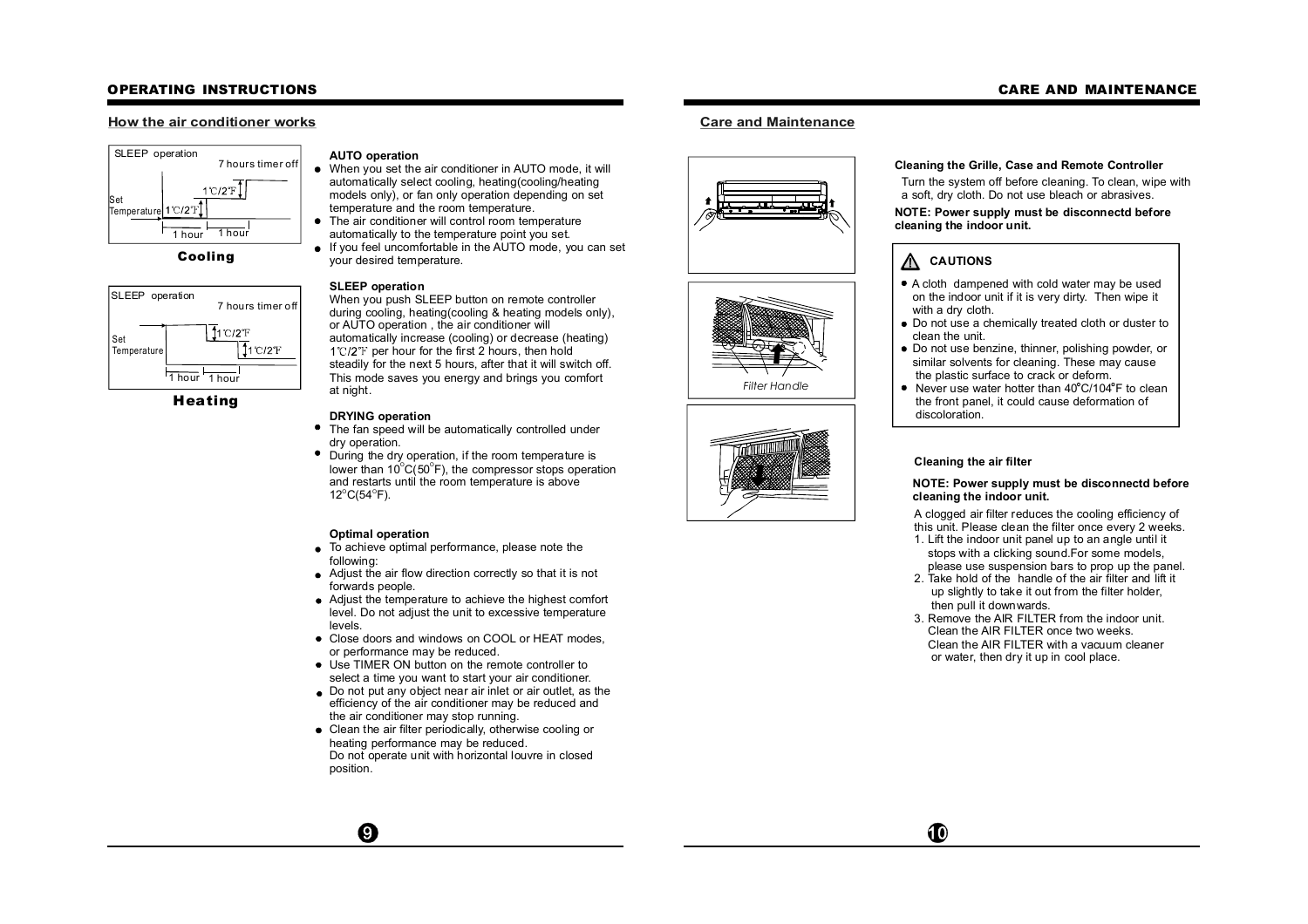## **CARE AND MAINTENANCE**

## **OPERATION TIPS**





2 Hold the two parts of Plasma where are mold the two parts of Figure where are<br>marked with  $\uparrow$  signal and IFILASWHen you can open the cover of the plasma and remove the filter.





- 4. Remove the Air Freshening Filters from its supporting frame (The solution to disassemble may differ from each other for different filters. Refer to  $\Diamond$  and  $\Diamond$  ). Clean the air freshening filter at least once a month, and replace it every 4-5 months.
- Clean it with vacuum cleaner, then dry it in cool place. For the models with plasma, do not touch the plasma within 10 minutes after you open the panel.
- 5. Install the air freshening filter back into position.
- 6. Insert the upper portion of air filter back into the unit, taking care that the left and right edges line up correctly and place filter into position.

### **Maintenance**

- If you plan to not use the unit for a long time, perform the following:
- (1) Clean the indoor unit and filters.
- (2) Operate the fan for about half a day to dry the inside of the unit.
- (3) Stop the air conditioner and disconnect power.
- (4) Remove the batteries from the remote controller. The outdoor unit requires periodic maintenance and cleaning. Do not attempt to do this yourself. Contact your dealer or service provider.

## **Checks before operation**

- Check that the wiring is not broken off or disconnected.
- Clean the indoor unit and filters.
- Check that the air filter is installed.
- Check if the air outlet or inlet is blocked after the air conditioner has not been used for a long time.

## **Caution**

- Do not touch the metal parts of the unit when removing the filter. Injuries can occur when handling sharp metal edges.
- Do not use water to clean inside the air conditioner. Exposure to water can destroy the insulation, leading to possible electric shock.
- When cleaning the unit, first make sure that the power and circuit breaker are turned off.
- Do not wash with hot water at more than 40 $\degree$ C. Shake off moisture completely and dry it in the shade; do not expose it directly to the sun.The filter may shrink.
- The following events may occur during normal operation.
- 1. **Protection of the air conditioner.**
	- **Compressor protection**
	- The compressor can't restart for 3 minutes after it stops. **Anti-cold air (Cooling and heating models only)**
	- The unit is designed not to blow cold air on HEAT mode, when the indoor heat exchanger is in one of the following three situations and the set temperature has not been reached.
	- A) When heating has just started.
	- B) Defrosting.
	- C) Low temperature heating.
	- The indoor or outdoor fan stop running when defrosting (Cooling and heating models only). **Defrosting (Cooling and heating models only)**
	- Frost may be generated on the outdoor unit during heat cycle when outdoor temperature is low and humidity is high resulting in lower heating efficiency of the air conditioner.
	- During this condition air conditioner will stop heating operation and start defrosting automatically.
	- The time to defrost may vary from 4 to 10 minutes according to the outdoor temperature and the amount of frost built up on the outdoor unit.

### 2. **A white mist coming out from the indoor unit**

- A white mist may generate due to a large temperature difference between air inlet and air outlet on COOL mode in an indoor environment that has a high relative humidity.
- A white mist may generate due to moisture generated from defrosting process when the air conditioner restarts in HEAT mode operation after defrosting.

### 3. **Low noise of the air conditioner**

- You may hear a low hissing sound when the compressor is running or has just stopped running. It is the sound of the refrigerant flowing or coming to a stop.
- You can also hear a low "squeak" sound when the compressor is running or has just stopped running. This is caused by heat expansion and cold contraction of the plastic parts in the unit when the temperature is changing.
- A noise may be heard due to louver restoring to its original position when power is turned on.

### 4. **Dust is blown out from the indoor unit.**

This is a normal condition when the air conditioner has not been used for a long time or during first use of the unit.

### 5. **A peculiar smell comes out from the indoor unit.**

This is caused by the indoor unit giving off smells permeated from building material, from furniture, or smoke.

#### 6. **The air conditioner turns to FAN only mode from COOL or HEAT (For cooling and heating models only) mode.**

When indoor temperature reaches the temperature setting on air conditioner, the compressor will stop automatically, and the air conditioner turns to FAN only mode. The compressor will start again when the indoor temperature rises on COOL mode or falls on HEAT mode (For cooling and heating models only) to the set point.

## 7. The air conditioner runs Anti-mildew function after turning off the unit.

When turning off the unit under COOL(AUTO COOL, FORCED COOL) and DRY mode,the air conditioner will run Anti-mildew function for 7-10 seconds, then stop the operation and turn off the unit automatically.